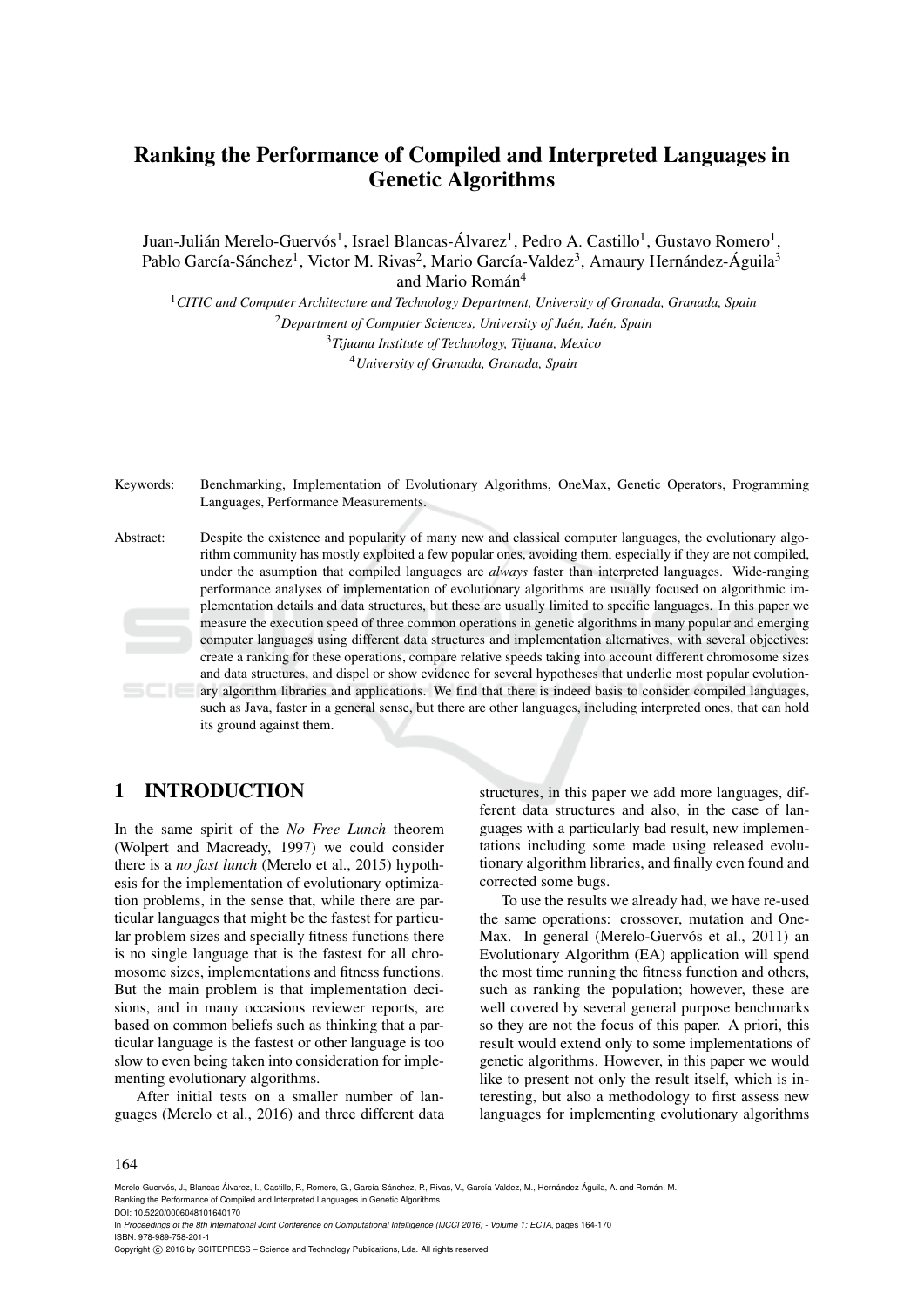for the value or insights they might give to the algorithm mechanism, and second to make real-world measures and benchmark them to test their speed and performance relative to other common languages instead of choosing usual languages based only on past experience and common (maybe mis-) conceptions.

The rest of the paper is organized as follows: coming up next in Section 2, we will present the state of the art of the analysis of EA implementations. Next we will present in Section 3 the tests we have used in this paper and its rationale along with the languages we have chosen for carrying them out. Finally, in Section 4 we will present the results obtained. Finally, we will draw the conclusions and present future lines of work.

# 2 STATE OF THE ART

The first published benchmarks of evolutionary algorithms (Jose Filho et al., 1994) focused on implementation details using C and C++; since then, there are not many publications on the subject, until recently when Alba et al. examined the performance of different data structures, all of them using the same language, in (Alba et al., 2007). (Merelo-Guervós et al., 2010) described the implementation of an evolutionary algorithm in Perl, also used in this paper, proving that, as a whole, Perl could run evolutionary algorithms almost as fast as Java, but if we took into consideration other factors like actual coding speed measured by single lines of code, Perl was better.

Most papers, if not all, including this one, focus on single-threaded procedural environments; for instance, a recent paper (Nesmachnow et al., 2015) focuses on a single language, C++. In these cases *classical* languages have a certain advantage. However, innovation has not only spawned new languages, but also new architectures like the Kappa architecture (Erb and Kargl, 2015), microservices (Namiot and Sneps-Sneppe, 2014) or service-oriented frameworks (García-Sánchez et al., 2010; García-Sánchez et al., 2013) where we could envision that different parts of an evolutionary algorithm might be written in different languages, but also in new languages better suited for certain tasks. The *no fast lunch* principle enunciated above implies that different languages could be used for distributed systems, with the fastest or most appropriate language used for every part of it.

All in all, existing literature focuses either on a single language and different data structures or different, and mainly popular, languages with a single data structure. In previously published research (Merelo et al., 2016) we focused on fewer languages

and mainly tried to measure their scaling behaviour across different lengths, and we found that Java, C# and C obtained the best results. However, we did not attempt to rank languages or measure relative speeds across all tests. This is what we do in this paper, extending the analysis of the previous paper with more languages and implementations. Next we will explain how the experiment was set up and the functions used in it.

### 3 EXPERIMENTAL SETUP

We have used bitflip mutation, crossover and countones or OneMax in this and the previous experiments, mainly since they are the quintessential genetic algorithm operators and a benchmark used in practical as well as theoretical approaches to Genetic Algorithms (GAs). In general, they exercise only a small part of the language capabilities, involving mainly integer and memory-access performance through loops. However, the implementation of these operations is deceptively simple, specially for OneMax, a problem frequently used in programming job interviews.

Loops are also a key component in performance. Most languages allow for loops, however, many can also perform *map* implicit loops where a function is run over each component of a data structure, reducing sequential or random access to arrays. When available, we have used these types of functions. This implies that despite its simplicity, the results have wider applicability, except for floating point performance, which is not tested, mainly because it is a major component of many fitness functions, not so much of the evolutionary algorithm itself.

Chromosomes in EAs can be represented in several different ways: an array or vector of Boolean values, or any other scalar value that can be assimilated to it, or as a bitstring using generally "1" for true values or "0" for false values. Different data structures will have an impact on the result, since the operations that are applied to them are, in many cases, completely different and thus the underlying implementation is more or less efficient. Besides, languages use different native data structures to represent this information. In general, it can be divided into three different fields:

- *Strings*: representing a set bit by 1 and unset by 0, it is a data structure present in all languages and simple to use in most.
- *Vector of Boolean values*: not all languages have a specific primitive type for the Boolean false and true values; for those who have, sometimes they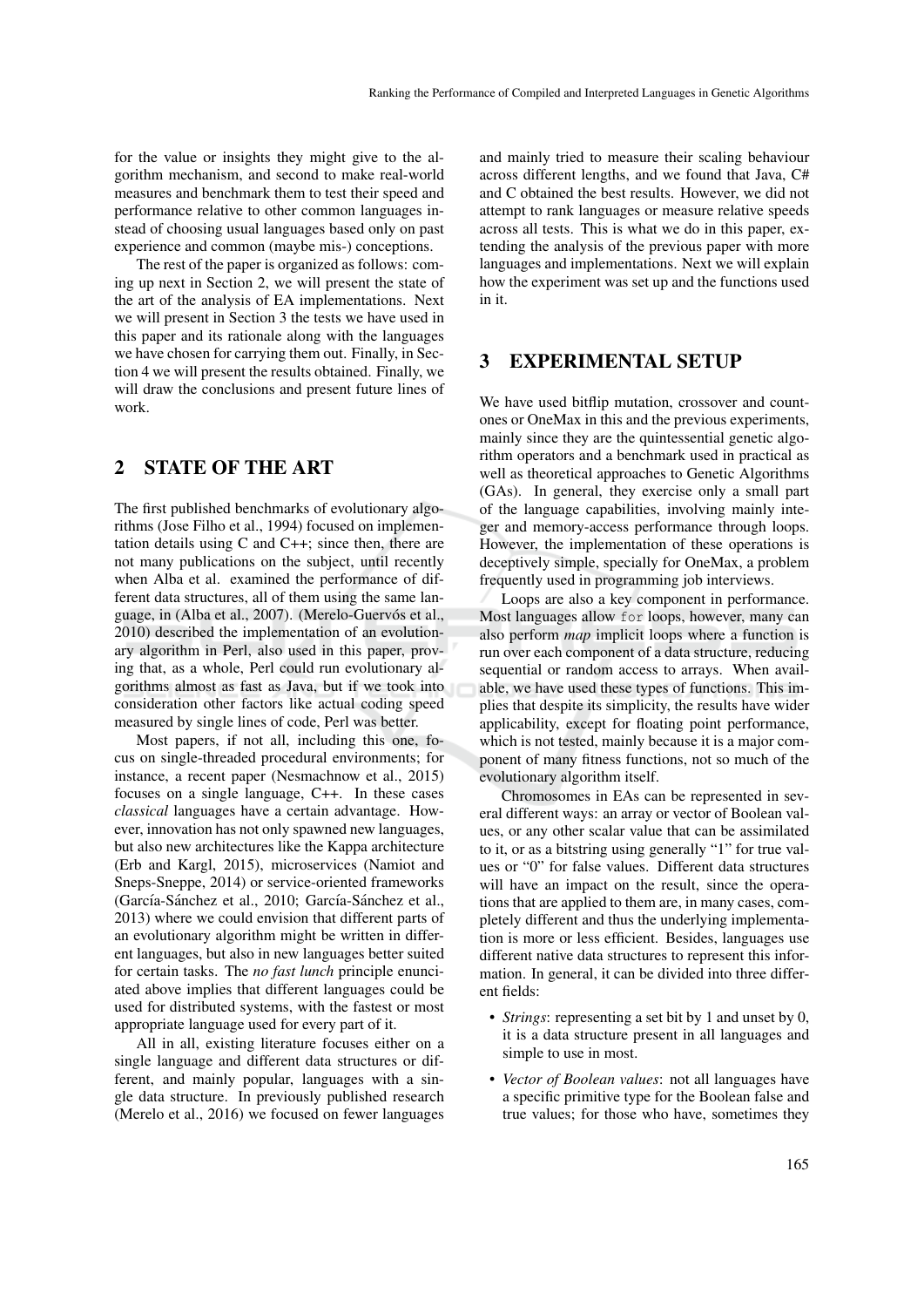have specific implementations that make this data structure the most efficient. In some and when they boolean values were not available, 1 or 0 were used. *Bitsets* are a special case, using bits packed into bytes for representing vector of bits, with 32 bits packed into a single 4 byte data structure and bigger number of bytes used as needed.

• *Lists* are accessed only sequentially, although running loops over them might be more efficient that using random-access methods such as the ones above.

Besides, many languages, including functional ones, differentiate between Mutable and Constant data structures, with different internal representations assigned to every one of them, and extensive optimizations used in Immutable or constant data structures. Immutable data structures are mainly used in functional languages, but some scripting languages like Ruby or Python use it for strings too.

In this paper more than 20 languages, some of them with several implementations, have been chosen for performing all benchmarks; additionally, another language, Rust, has been tested for one of them, and Clojure using persistent vectors was tested only for OneMax. This list includes 9 languages from the top 10 in the TIOBE index (TIOBE team, 2016), with Visual Basic the only one missing, and 1 more out of the top 20 (or two if we include Octave instead of the proprietary application Matlab). The list of languages and alternative implementations is shown in Table 1.

When available, open source implementations of the operators and OneMax were used. In all cases except in Scala, implementation took less than one hour and was inspired by the initial implementation made in Perl or in Lua. In fact, we abandoned languages such as AWK or FORTRAN when it took too long to make a proper implementation in them. Adequate data and control structures were used for running the application, which applies mutation to a single generated chromosome a hundred thousand times. The length of the mutated string starts at 16 and is doubled until reaching  $2^{15}$ , that is, 32768. This upper length was chosen to have an ample range, but also so small as to be able to run the benchmarks within one hour. Results are shown next. In some cases and when the whole test took less than one hour, length was taken up to  $2^{16}$ .

In most cases, and especially in the ones where no implementation was readily available, we wrote small programs with very little overhead that called the functions directly. That means that using classes, function-call chains, and other artifacts, will add an overhead to the benchmark; besides, this implies that the implementation is not exactly the same for all lan-

guages. However, this inequality reflects what would be available for anyone implementing an evolutionary algorithm and, when we think it might have an influence on the final result, we will note it.

Every program used also provides native capabilities for measuring time, using system calls to check the time before and after operations were performed. These facilities used the maximum resolution available, which in some cases, namely Pascal, was somewhat inadequate.

All programs produced the same output, a comma separated set of values that includes the language and data structure used, operand length and time in seconds.

# 4 RESULTS AND ANALYSIS

All the results have been made available in the repository that holds this paper as well as some of the implementations, at https://git.io/bPPSN16. Implementation and results are available with a free license. The Linux system we have used for testing runs the 3.13.0-34-generic #60-Ubuntu SMP kernel on an Intel(R) Core(TM) i7-4770 CPU @ 3.40GHz CPU. In this paper we will look mainly at the aggregated results, comparing the differences in order of magnitude between the different languages and also how they compare to each other.

To have a general idea of performance and be able to compare across benchmarks and sizes, we have used the language Julia, whose performance is more or less in the middle, as a baseline for comparison and expressed all times as the ratio between the time needed for a particular language and length and the speed for Julia. Ratios higher than 1 mean that the particular language+data structure is faster than Julia, <1 the opposite. Please check the boxplot in Figure 1 for the average and standard deviation across all functions and lengths, when the comparison is possible.

We should first refer to the remarkable performance of Clojure using persistent vectors. Clojure is a functional language, and immutable structures lend themselves better to functional processing. Clojure includes some specific functions for this kind of counting. However, it should be noted that then we could not run Clojure on the rest of the functions, bitflip and crossover.

Next comes Java, with a performance that is around two orders of magnitude better than baseline. In some cases, Clojure using mutable vectors can be very fast too, but its overall performance takes it to the third worst overall performance. This also implies that simply choosing a language is not a guarantee of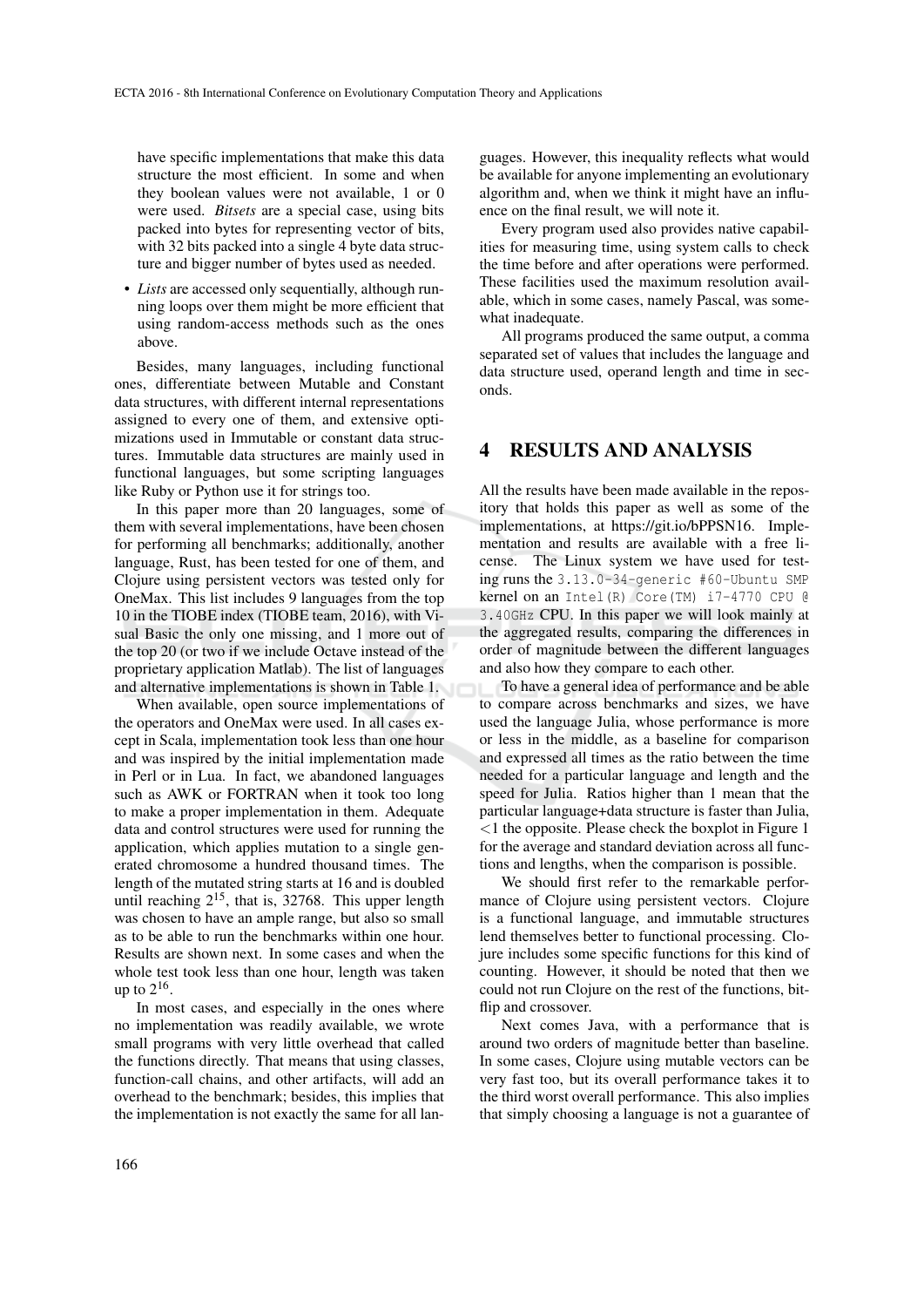| Language           | Version         | <b>URL</b>            | Data structures    | Type        |
|--------------------|-----------------|-----------------------|--------------------|-------------|
| C                  | 4.8.2           | http://git.io/v8T57   | <b>Bit String</b>  | Compiled    |
| $C++$              | 4.8.4           | http://git.io/v8T57   | <b>Bit Vector</b>  | Compiled    |
| C#                 | mono $4.2$      | https://git.io/vzHDI  | <b>Bit Vector</b>  | Compiled    |
| Clojure            | 1.8.0           | https://git.io/vzHDe  | <b>Bit Vector</b>  | Compiled    |
| Common Lisp        | 0.13.7          | https://git.io/vzHyR  | Simple Bit Vector  | Compiled    |
| Go                 | go1.2.1         | http://git.io/vBSYp   | <b>Bit Vector</b>  | Compiled    |
| Haskell            | ghc 7.10.3      | https://git.io/vzHMw  | Mutable Vector     | Compiled    |
| Java               | 1.8.0.66        | http://git.io/v8TdR   | <b>Bitset</b>      | Compiled    |
| JavaScript         | node.js $5.0.0$ | http://git.io/vBSYd   | <b>String</b>      | Interpreted |
| Julia              | 0.2.1           | http://git.io/vBSOe   | <b>Bit Vector</b>  | Interpreted |
| Lua                | 5.2.3           | http://git.io/vBSY7   | <b>String</b>      | Interpreted |
| Octave             | 3.8.1           | http://git.io/v8T57   | BitVector          | Interpreted |
| <b>PHP</b>         | 5.5.9           | http://git.io/v8k9g   | String             | Interpreted |
| Perl               | v5.20.0         | http://git.io/bperl   | String, Bit Vector | Interpreted |
| Python             | 2.7.3           | http://git.io/vBSYb   | String             | Interpreted |
| Python 3           | 3.4.3           | https://git.io/p3deap | Bit Vector, List   | Interpreted |
| Rust               | 1.4.0           | https://git.io/EOr    | <b>Bit Vector</b>  | Compiled    |
| Scala              | 2.11.7          | http://git.io/vBSYH   | String, Bit Vector | Compiled    |
| Ruby               | 1.9.3p551       | https://git.io/rEO    | <b>Bit Vector</b>  | Interpreted |
| <b>JRuby</b>       | 9.0.5.0(2.2.3)  | https://git.io/rEO    | <b>Bit Vector</b>  | Interpreted |
| <b>Free Pascal</b> | $2.6.2 - 8$     | https://git.io/fpeo   | <b>Bit Vector</b>  | Compiled    |
| Kotlin             | 1.0.1           | https://git.io/kEO    | <b>Bit Vector</b>  | Compiled    |
| Dart               | 1.15.0          | https://git.io/dEO    | List               | Interpreted |

Table 1: Languages, versions, URLs, data structure and type of language used to carry out the benchmarks. No special flags were used for the interpreter or compiler.

performance; data structures chosen and implementation play also a major role.

The top 5 is completed with C#, Haskell and Scala, this last using also a particular implementation, BitVector; if a more *natural* BitString is used, its performance is on a par with the aforementioned Clojure. Out of the top 5, three of them are functional languages: Haskell, Clojure and Scala; Clojure is also an interpreted language, with a JIT compiler that targets the Java Virtual Machine. Three of them also use the Java Virtual Machine: Clojure, Java and Scala; C# has its own runtime too, with Haskell having a compiler to native object code, being thus the only *pure* compiled language in this set.

The biggest differences reside among the top 3 languages. Haskell, Scala, Go, C and Perl have a very similar performance, and it should be remarked that Perl is the first interpreted language in the list. Other compiled languages, including C++, have worse performance, and the worst 10 include several compiled languages, as well as functional languages such as clisp. Also Perl in a different implementation, showing once again that a particular language, by itself, need not be a guarantee of performance.

From the best to the worst implementation, there are 4 orders of magnitude of difference. This can be quite important because the range of running time between the slowest and the fastest can go from 1 second to several hours. Languages such as Octave or clisp, maybe even Python and Julia, should be avoided except for problems with a size that allows them to be run in a few seconds.

However, let us rank the languages looking at how they fare, comparing with the other implementations. The averaged ranking shown in Figure 2 averages the position reached for all sizes and functions, and subtracts it from the total number of languages tested, so that bigger is better. Even if on average and constrained to OneMax Clojure is better than Java, this language beats it more times than the contrary, so it becomes first in the ranking. C also achieves a better position than in the previous graph, and Perl a worse position. Two emerging languages which have been added for this paper, Kotlin and Dart, together with JRuby, the implementation of Ruby for the JVM, close the top 10 ranking. You need to look at this averaged rankings as the probability that a particular language is the best for a particular function and size. Languages such as Pascal or Go are more likely to win than JRuby or node. However, some groupings can also be detected. The three best (Java, Clojure and C#) form the first, with a second group of three, up to Free Pascal, and then a gap to #7, which is Haskell. The worst 10, in this case, include two compiled lan-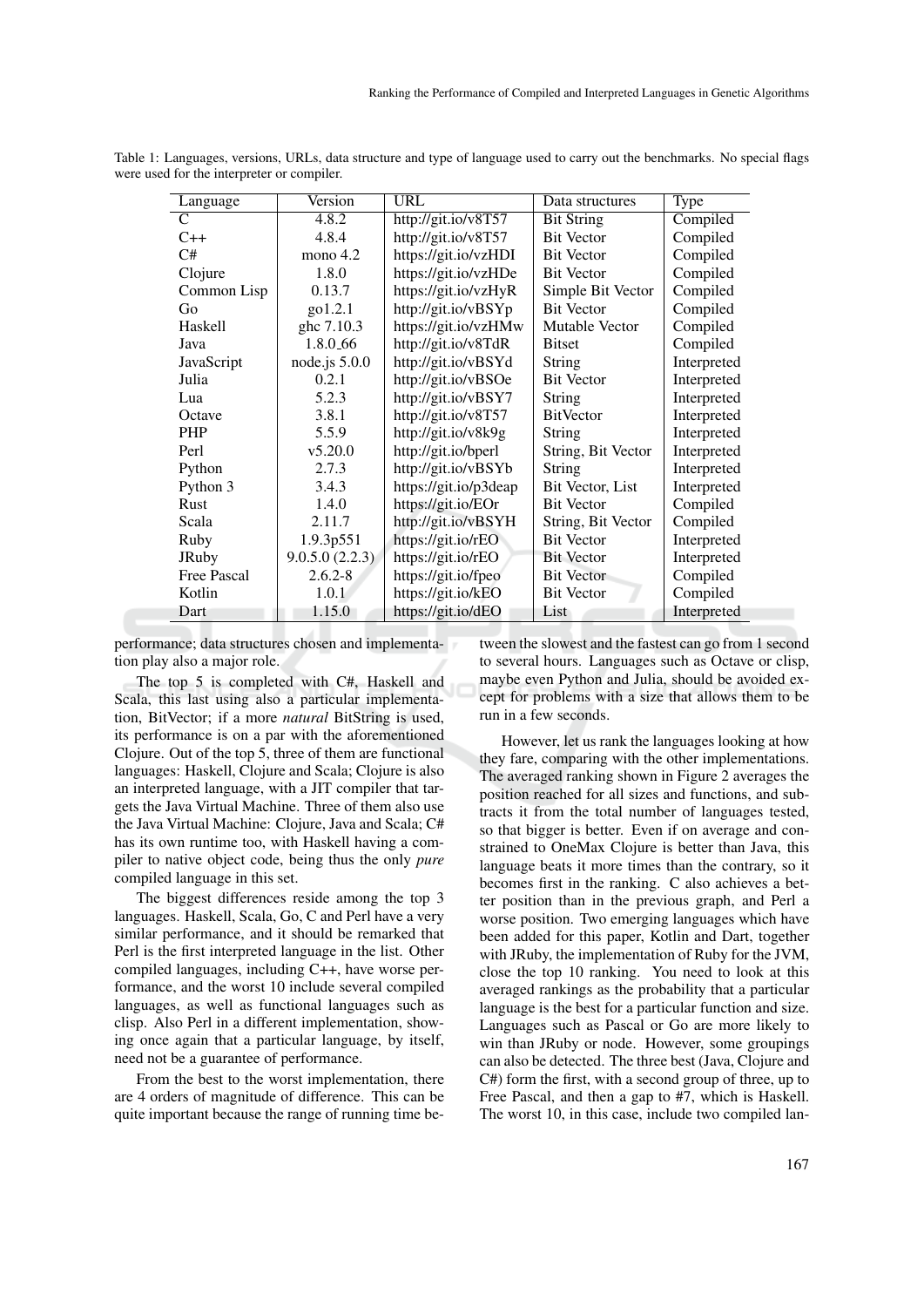

Figure 1: Boxplot of scaled performance compared to baseline Julia. Please note that *y* has a logarithmic scale. The strings indicate the language and the implementation; for instance, Python DEAP numpy is a python implementation using the operators in the DEAP framework (Fortin et al., 2012) and numpy implementation for vectors.

guages: C++ and Scala with a BitString implementation. The rest are all interpreted languages.

Another interesting result that can be observed in this ranking is the domination of the Bit Vector structure over the rest, bearing in mind that the BitSet used by Java is actually a type of bit vector with a particular implementation. The best bit string implementation is C, followed by Perl, which is actually very close. The best List implementation, by the Dart language is in the middle region by performance and the 9th by ranking. Let us discuss these findings in the next section, together with the conclusions.

# 5 CONCLUSIONS

In this paper we have measured the performance of an extensive collection of languages in simple and common evolutionary algorithm operations: mutation, crossover and OneMax, with the objective of finding out which languages are faster at these operations and what are the actual differences across lan-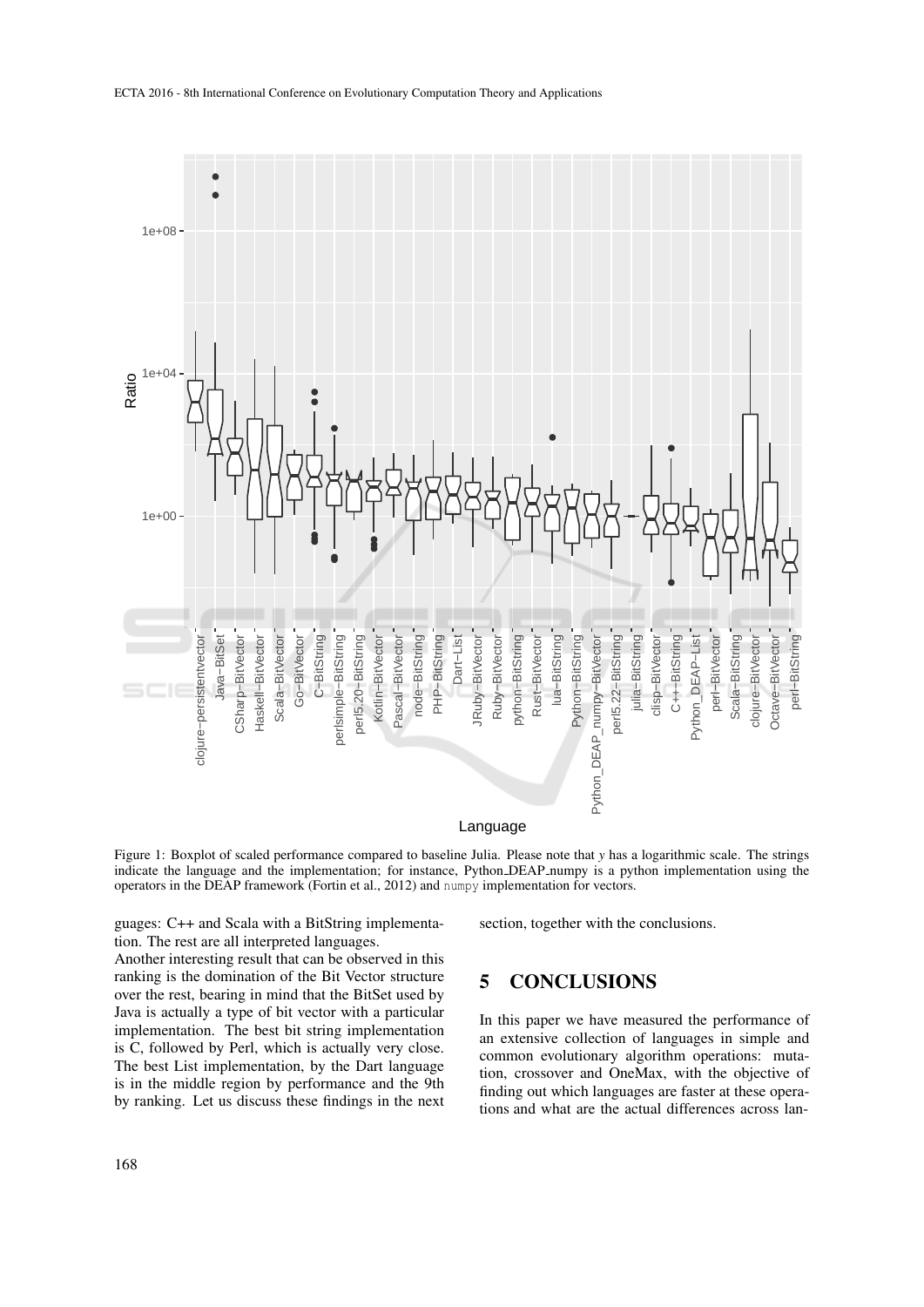

Average rank

Figure 2: Ranking averaged across all measures, subtracted from the total number of measured languages, so bigger is better.

guages, language types and data structures, the main objective being that the EA practitioner can use these results to make decisions over which language or languages to use when implementing evolutionary languages.

We can conclude that the language usually considered the fastest among the practitioners, Java, indeed holds that position on average, although it can be beaten by Clojure in some functions. Functional languages have a remarkable performance, despite their lack of popularity in the EA community. Using vector of bits rather than bit strings or lists provides, in general, a better performance, and immutable data structures, such as the ones used in functional languages can be accessed and used, in general, faster than mutable structures if available in the same language.

Future lines of work might include a more extensive measurement of other operators such as tournament selection and other selection algorithms. A priori, these are essentially CPU integer operations and their behavior might be, in principle, very similar to the one shown in these operations. It would also be interesting to mix and match different languages, choosing every one for its performance, in a hybrid architecture. Communication might have some overhead, but it might be offset by performance. Combining